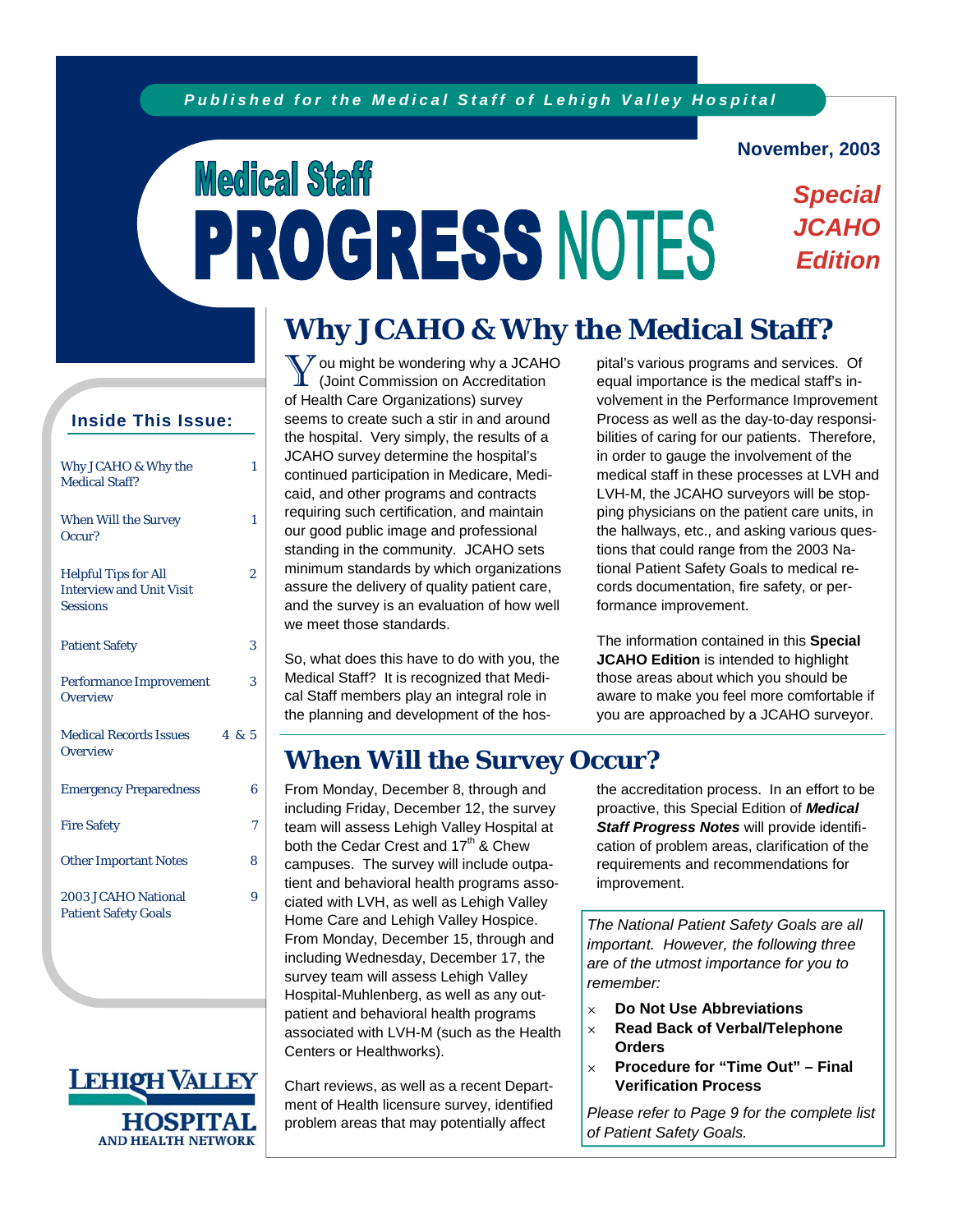# **Helpful Tips for All Interview and Unit Visit Sessions**

It is best to approach the interview and patient care unit review sessions as educational opportunities (for both the hospital and the surveyors) instead of antagonistic question and answer sessions. A critical factor in the success of JCAHO surveys is the active participation of physicians. If you know proper responses, by all means, speak up! If you don't know the answer, allow someone else to answer the question. If you are being addressed one-to-one and are unsure of an answer, it's okay to admit it, as long as you know what source to reference for the answer (e.g. policy manual, etc.).

**Above all . . . DO NOT Volunteer** 

**Information!!!** Other organizations have reported that surveyors frequently further investigate an issue that was "volunteered," whereas the issue might not even have been otherwise addressed. Some of these ad hoc investigations have turned up some non-compliance issues resulting in Type I Recommendations.

Every surveyor will be accompanied at all times by a member of the hospital's internal JCAHO preparation team. That team member will assist in any way possible, so be aware of any verbal and/or non-verbal cues that team member may be providing you.

Take the time to review the preparatory materials, especially this newsletter. While it is not necessary to memorize everything, it will be helpful to know what sources you can reference when you don't remember the answer to a particular question.

As we experienced in 2000, in 2003 the JCAHO surveyors will spend the majority of their time in patient care areas. The surveyors will conduct a

90-minute visit to every inpatient unit, as well as the operating rooms. The surveyors will also spend at least 45– 60 minutes in every anesthestizing unit, such as the GI/Pulmonary Lab and Cardiac Catheterization Lab. In 2003, JCAHO has further decreased the number of focused interviews with certain hospital and Medical Staff members, in order to allow more survey time in patient care areas.

Be aware that although visits to patient care areas are scheduled, the surveyors may still visit any patient care area, unannounced, during one of the following survey activities:

- $\times$  Building Tour: The administrator surveyor will tour the entire building for approximately 3 hours on the first or second day of the survey. While his focus will mainly be assessing the facility, utilities, and life safety, he will still question staff and make other observations of care delivery during the Tour.
- $\times$  "Special Resolution" Times: Each survey day the agenda has a "Special Resolution" time built into it. The surveyors can use this time to review documents, confer with each other, visit units not scheduled on the agenda, or to revisit a patient care unit to "dig deeper" on a particular issues(s) that was not addressed to their satisfaction.
- $\times$  Off-shift Visit: At least once during both the LVH and LVH-M surveys, one to three surveyors will return on the off-shift (evening, night, or sunrise) to assess care de-

livery during that time. Although the surveyors can visit any area on the Off-Shift Visit, we can be fairly certain that they will at least stop at the Emergency Department and the Pharmacy.

Pocket reference materials will be provided to members of the medical staff as the survey draws closer. These items should be carried with you at all times throughout the duration of the survey for quick and easy reference. Please take a few moments to become familiar with the contents of these materials when you receive them. Additionally, the LVH intranet now has a JCAHO webpage (http://www.lvh.com/webpublic/ jcaho/) which contains valuable information and resources for survey preparation, including sample questions, National Patient Safety Goals information, surveyor biographies, and the survey agendas. The webpage has a section devoted to Medical Staff resources.

The following materials will be available in the Medical Staff Lounges shortly before the survey, and will also be distributed to physicians the mornings of the surveys. You may also call the Medical Staff Services Office at (610) 402-8900 for these items one week before the survey.

- Hot sheet of General Issues: Safety, Environmental, National Patient Safety Goals, Ethics, Medical Records documentation, etc.
- $\times$  Safety/Environmental Info Card to attach behind ID badge
- $\times$  Pocket manual of overall hospital information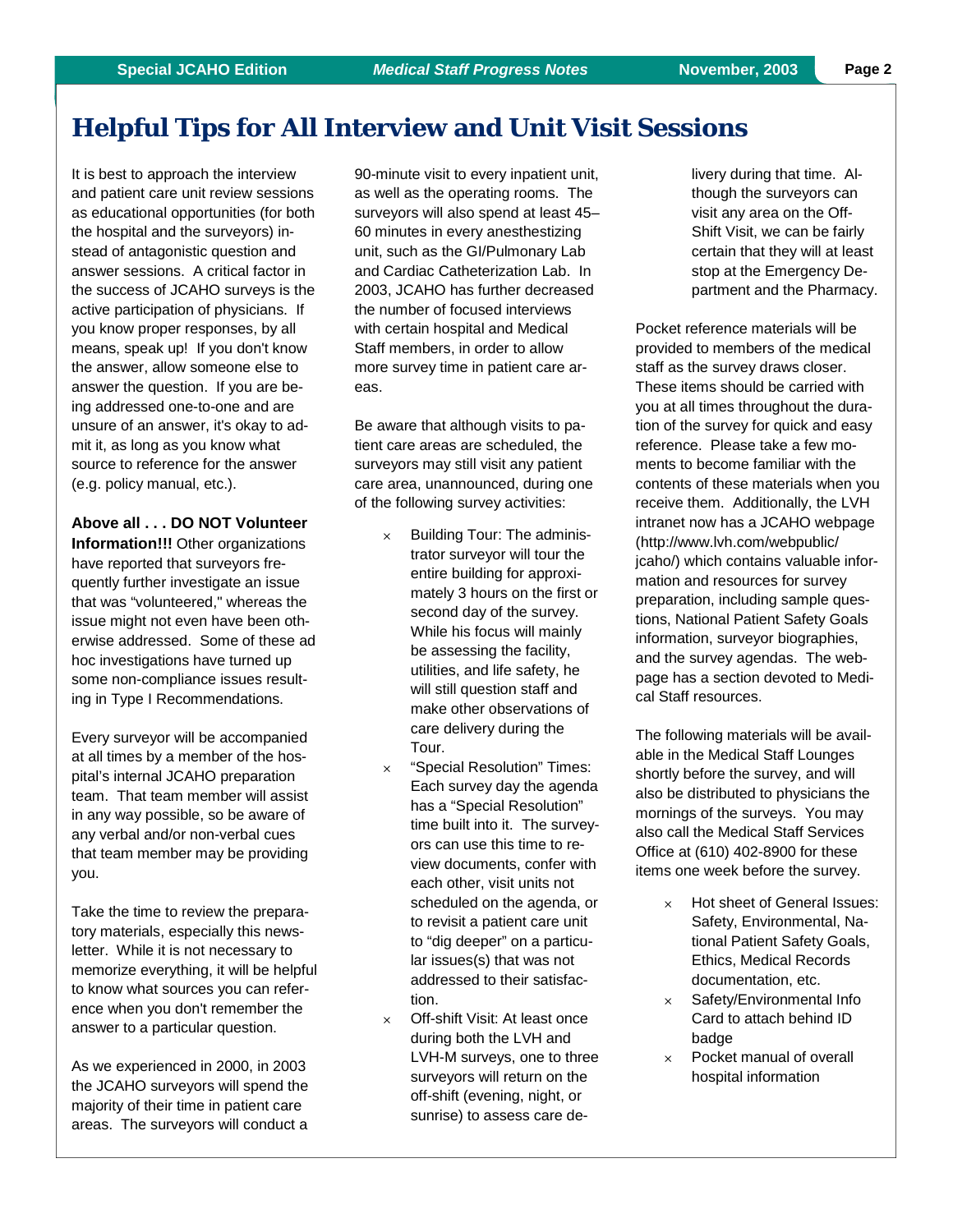# **Patient Safety**

Unlike the 2000 survey, the primary focus of the 2003 surveys will be patient safety. Be prepared to talk with surveyors about how patient safety has been improved in the last 12–18 months. Some initiatives you might share with them include: CAPOE, Primum Non Nocere (PNN) projects, the LVHHN Patient Safety Video (the 2003 John Eisenberg Patient Safety Award Winner for Patient Advocacy), and implementation of the 2003 National Patient Safety Goals.

#### **2003 JCAHO National Patient Safety Goals**

On January 1, 2003, the 2003 National Patient Safety Goals (NPSGs) became effective. These Goals outline 11

recommendations (requirements) that all healthcare organizations, regardless of the care setting, must implement to maintain accreditation. JCAHO will be implementing a set of National Patient Safety Goals every year, in an effort to improve patient safety and decrease medical errors.

Please be very familiar with the NPSGs and how they have been implemented at LVH and LVH-Muhlenberg. On every patient unit, as well as in the Medical Staff Lounges, laminated color posters are posted that outline how we have implemented the NPSGs. Please refer to Page 9 for a copy of the 2003 JCAHO National Patient Safety Goals.

### **Performance Improvement Overview**

Be familiar with the hospital-wide PI process, which was recently changed to Plan-Do-Study-Act (PDSA)! Most importantly, have in mind one or more issues in which your department was involved related to performance improvement. By being able to speak concisely about your own projects, you will be providing evidence to the surveyors that there is an effective process in place.

Be prepared to discuss collaborative performance improvement projects in which your department and others were involved. Please try to weave discussion of the PNN "Do No Harm" projects into your discussion, as well. Following is a list of some of the projects:

**Anesthesiology** – OR TAT, OR Pharmacy, expanded cardiac anesthesiology coverage, implemented PAT matrix, "Neuro Code Red".

**Dental Medicine** – "Most Improved Patient Satisfaction Award" – Press Ganey, developed Children's Dental Health Video in cooperation with MESH and Parkland High School, new Dental Charity System.

**Emergency Medicine** – Treatment of AMI patients (Fast Track/Door to Needle time). Clockwork ED, Stroke Alert, Trauma 18, Primary Angioplasty, AMI at LVH-M, Express Admit Unit, MedEvac, METI Simulator.

**Family Practice** – Electronic Medical Record, decreased patient attrition rate, improved appointment scheduling.

**Medicine** – Treatment of AMI (percentage patients receiving ASA on admission and discharge, Ace Inhibitors, Smoking Counseling, percentage patients receiving beta blockers on admission and discharge); CHF Core Measures (LVF Assessment, Ace Inhibitors, percentage Smoking Counseling). Pneumonia Care (Improvements in time to antibiotics).

**Obstetrics and Gynecology** – Web Based OB-Record for CWM, Collaborated with Neonatology for standard development for Management of Group B Streptococcus, Decreased OR late starts, Improved Press Ganey Scores, Low Infection Rate (below national average – C sections).

**Pathology** – Processes to decrease Mislabeled Specimens, Point of Care Testing – Rapid ABG's, Ionized Calcium, Sodium, Potassium, Telepathology.

**Pediatrics** – NICU Collaborative Rounds, Management of Group B Streptococcus, Organ Procurement – PICU, Burn/Wound Protocols – PICU.

**Psychiatry** – Reduction in Restraint Use, Reduction in Patient Falls, Patient **Satisfaction** 

**Radiation Oncology** – Intensity Modulated Radiation Therapy (IMRT) at LVH-M, Implementation of Cancer Services Information System, Added 4<sup>th</sup> Linear accelerator.

**Radiology-Diagnostic Medical Imaging** – Voice Recognition, Radiology Roundtable, Fast Track at LVH-M, Response Time for IR

**Surgery** – OR TAT, 1<sup>st</sup> Case Starts, Short Stay Hospital, Supply Chain Management, Replaced Periop Information System, Guidelines for Transport of Code Red patients, Massive Transfusion Protocol, Geriatric Fall Protocol.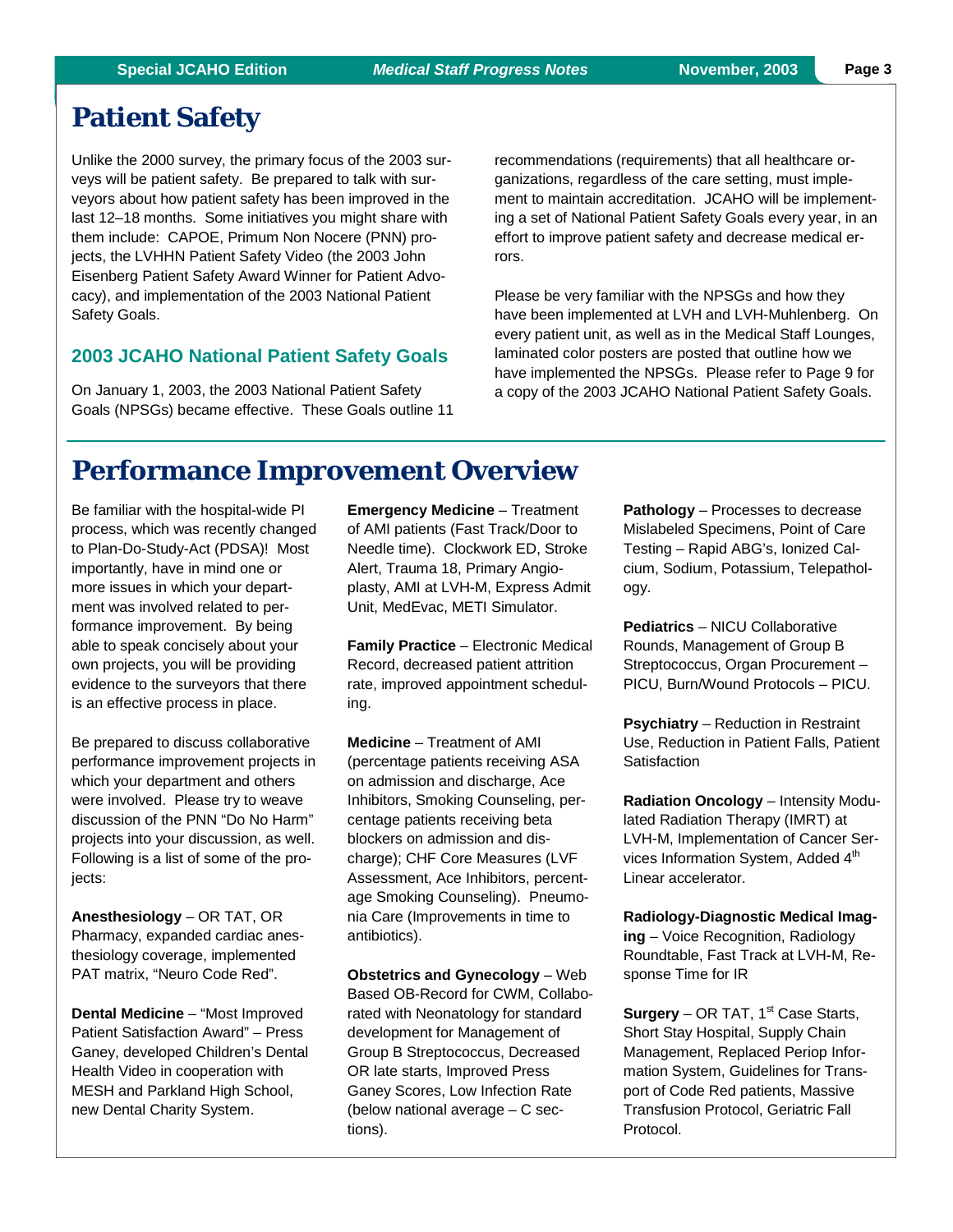# **Medical Records Issues Overview**

The JCAHO surveyors will be pulling active patient charts on every unit they visit to look for compliance with particular issues. It is CRUCIAL that physicians make sure that all documentation is current and up-to-date on the paper charts, CAPOE, and in the imaging system. Only a very small number of charts, approximately 10, will be pulled for the closed records review in the Medical Records Department. We will not be able to screen charts for "the good ones". Surveyors will ask for closed charts by specific patient names, dates of discharge, diagnosis, procedure, etc. This will be a completely random review process. During these reviews, critical elements will be assessed for completion, and the charts will be evaluated as to how well they satisfy the requirements stated in the Medical Staff Bylaws and the JCAHO standards.

#### **Medical Records BIG Issues**

Several issues noted during LVH/LVH-M Medical Records preliminary reviews, as well as the recent Department of Health surveys, represent POTENTIAL Type I (the worst recommendation JCAHO can make) recommendations which will seriously affect the hospital's accreditation status. Please share with your colleagues the critical need to provide complete and appropriate documentation, particularly in these significant areas:

#### 1. **'DO NOT USE' ABBREVIATIONS**

To comply with the 2003 National Patient Safety Goals, LVHHN has designated a list of 'Do NOT Use' abbreviations that may not be used ANYWHERE in the medical record, including orders, progress notes, and consultations. These 'forbidden' abbreviations may present a risk of misinterpretation, which could result in error and jeopardize patient safety. The LVHHN unacceptable abbreviations are:

| <b>INCORRECT</b>                                    | <b>CORRECT</b>                                                                |  |
|-----------------------------------------------------|-------------------------------------------------------------------------------|--|
| x d                                                 | Use "for <u>equilibrary</u> days" or "for ellem doses"                        |  |
| Zero after decimal<br>point (1.0)                   | Do not use terminal zeros for doses<br>expressed in whole numbers             |  |
| No zero before<br>decimal dose<br>$(.5 \text{ mg})$ | Always use a zero before a decimal when<br>the dose is less than a whole unit |  |
| <b>MTX</b>                                          | Use the complete spelling for drug names                                      |  |

#### **2. VERBAL/TELEPHONE ORDERS**

Verbal Orders are not to be given except in emergency situations and must be countersigned within 24 hours, according to the Medical Staff Bylaws. Additionally \*All Physician Assistant orders need to be countersigned by a licensed physician.

\*A licensed physician must countersign all Medical Student orders.

\*All Verbal/Telephone Orders must be written down by the recipient and READ back to the provider.

CAPOE provides alerts to electronically sign verbal orders. For handwritten orders, please review the medical record daily to make sure that all the verbal orders are signed. As the residents initiate many of the verbal/telephone orders, sign-off by the attendings when making rounds would be of significant help. Since LVH received a supplemental recommendation for verbal order signatures during the 2000 survey, the JCAHO surveyors will definitely be looking at this item.

#### **3. ILLEGIBLE HANDWRITING**

Illegible handwriting is going to be part of the record review process on the units. Physicians, nurses, and other personnel will be given charts and asked "can you read this?" JCAHO has been giving Type I recommendations for illegibility; in fact, a local hospital received one in 2003. To make your documentation clear and avoid being called to interpret your notes:

- ... Use only black ink for chart documentation
- Do not use "felt tip" or pens that make dark, bold lines
- ... Do not use "very fine" writing pens which tend to skip at times
- $\ldots$  Include your phone number or pager # with your signature
- ... If you have been designated as having illegible handwriting and are required to use a name stamp, please make sure that the pad is appropriately inked.

#### **4. HISTORIES AND PHYSICALS**

These are required on the chart within 24 hours of admission. H&Ps are required for any invasive procedure that puts the patient at risk, no matter what the setting (e.g. interventional radiology, GI Lab, Short Procedure Units, etc.). Most frequently missing components of the history and physical include the past history and review of systems. H&Ps that were performed within 30 days of the admission may be used, if they are updated. **NOT AC-CEPTABLE** are H&Ps older than 30 days that are updated and added to the chart. H&Ps older than 30 days will result in a definite Type I recommendation.

*Continued on next page*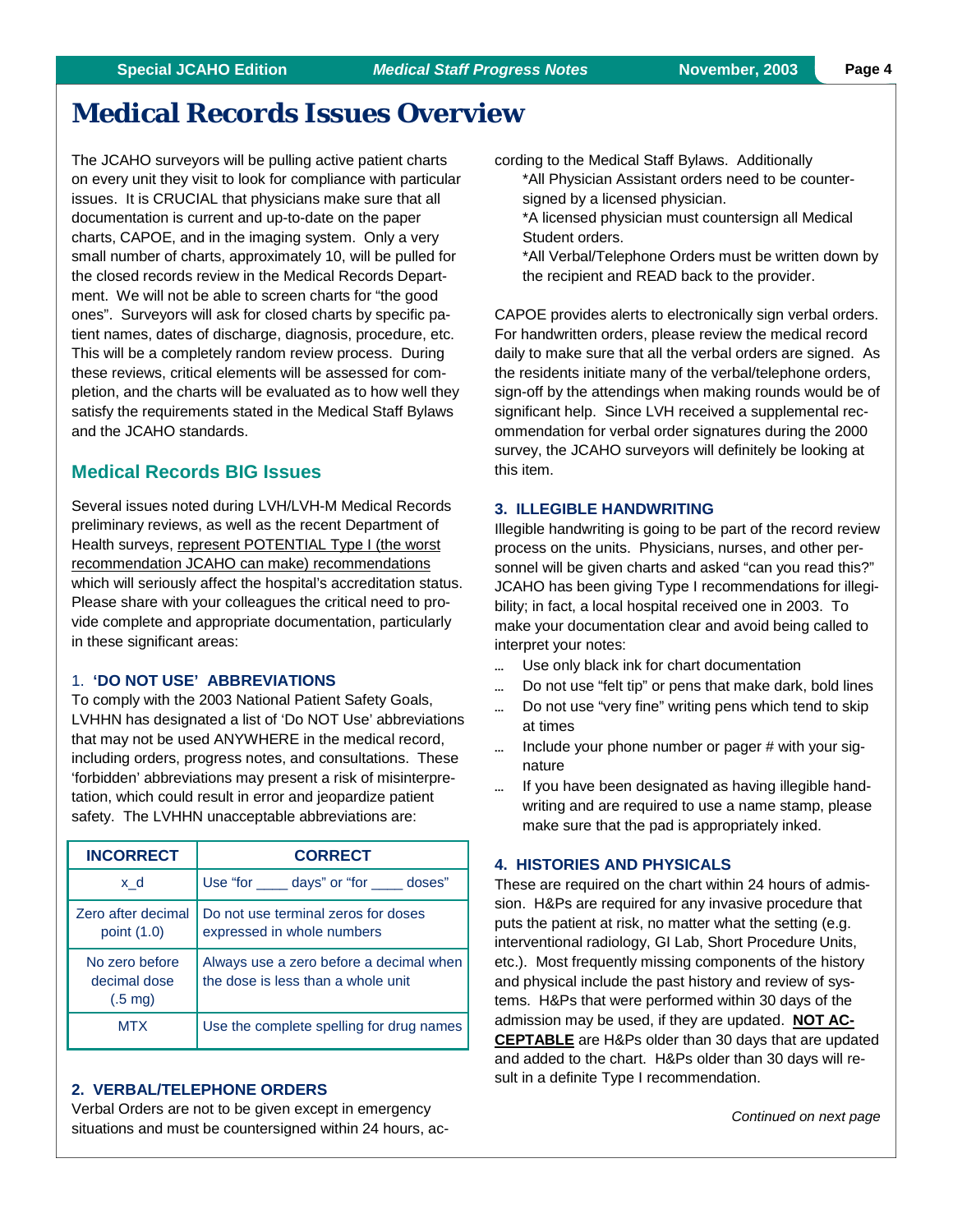#### **Special JCAHO Edition** *Medical Staff Progress Notes* **November, 2003 Page 5**

#### **5. OPERATIVE/PROCEDURAL CONSENTS**

Consents must be filled out completely, including the alternatives, risks and benefits to surgery. All consents must be signed and dated, and procedures should not commence until a signed consent is on the chart (except in cases of emergency). Recent reviews by our JCAHO continuous survey readiness consultant revealed such documentation missing from the consents.

#### **6. OPERATIVE REPORTS**

Operative Reports are required to be dictated IMMEDI-ATELY upon completion of the procedure. "Immediately" is defined as "upon completion of surgery, before the surgeon and patient part company." It must contain pre/post procedure diagnosis, primary surgeon/assistants, anesthesia, findings, procedures used, specimens removed, and estimated blood loss. Documentation must be made immediately after surgery so that caregivers attending the patient have the necessary information to make decisions regarding appropriate course of treatment.

#### **7. IMMEDIATE POST-OPERATIVE NOTE**

For continuity of care, it is the physician's responsibility to document the pre op diagnosis, post op diagnosis, and findings from the operative procedure in the progress notes. The dictated operative report does not meet this requirement due to delays in transcription.

#### **8. PRE-ANESTHESIA DOCUMENTATION**

When anesthesia will be administered, a **pre-anesthesia assessment**, including airway evaluation, must be documented. Additionally, immediately prior to the induction of anesthesia, a **pre-induction evaluation** must be documented on the anesthesia record. "Immediately" is defined as within five minutes of induction. Due to a supplemental recommendation received during the 2000 JCAHO survey, as well as the intense focus on patient safety, we are certain that these will be a significant focus.

#### **9. PROCEDURE SITE IDENTIFICATION AND "TIME OUT"**

Procedural/surgical sites involving laterality, multiple levels, or digits must be marked with a "yes" prior to the procedure. Immediately before the procedure begins a "time out" must occur, when the patient, procedure and site are identified by the entire surgical team. Physician's signature on the operative record indicating patient identification pre-procedure must be documented.

#### **10. RANGE DOSES**

Range orders are only acceptable if the range is present in the "dosage" only, i.e. '1–2 tabs acetometophin'. Ranges may not be given for the frequency, such as 'every 4–6 hours'.

#### **11. PROGRESS NOTES**

Every progress note must contain the date of the entry.

#### **12. DISCHARGE/TRANSFER INSTRUCTIONS**

The physician must document and sign that discharge/ transfer instructions have been given to the patient. A copy of the discharge instructions in the record is not sufficient evidence that the patient has received a copy of the instructions. Frequently missing information includes: diagnosis, condition on discharge/transfer, and follow-up care.

#### **13. CORRECTION OF ERRORS IN THE CHART**

Draw a single line through the incorrect information, write "error" and initial it. Do not obliterate the error! Late entries should be labeled with the date and time that the entry is being made.

#### **14. RESTRAINTS**

PRN orders are **NOT** permitted! All orders must contain the reason for restraint use and type of restraint. Restraints may be applied for either med/surg or behavioral reasons, and the documentation requirements are specific to the reason for application:

- $\times$  Med/surg use: A physician order, not to exceed 24 hours in length, must be obtained within one hour of restraint application.
- $\times$  Behavioral use: A physician order, not to exceed four hours in length for an adult (two hours for adolescent), must be obtained within one hour of restraint application. A face-to-face evaluation by a physician MUST occur within one hour of restraint application, and every eight hours thereafter, regardless of the setting (e.g. psychiatry unit vs. med/surg unit).

#### **15. SIGNATURE STAMPS**

According to HCFA and the Department of Health, the use of signature stamps is an unacceptable form of physician authentication, because use by only the physician cannot be verified. An exemption may be granted by HCFA for physicians who find handwriting a hardship due to a legitimate disability. To obtain an exemption, physicians should submit a letter to HCFA stating the nature of the disability to support the request. The Department of Health does not provide an avenue for requesting an exemption. Preadmission documents (H&P/Orders, etc.) and discharge summaries from physician offices should not contain signature stamps.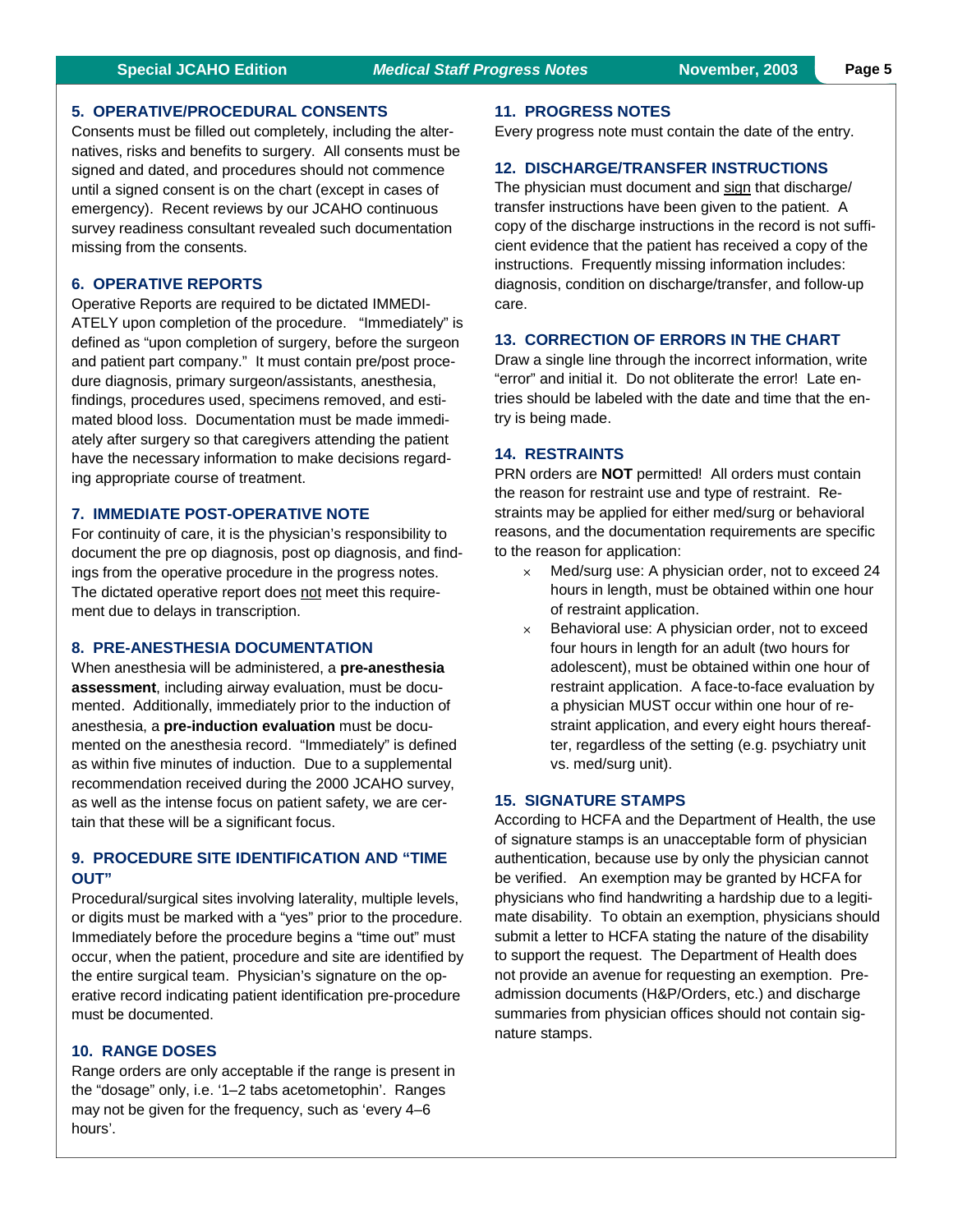# **Emergency Preparedness**

An emergency is an unplanned event caused by fire, weather, utility system failure, or a disaster within the community, such as a severe bus accident or an explosion resulting in excessive number of severely injured patients. An emergency is declared and cleared by the Administrator-On-Call.

An external emergency occurs outside the main hospital and may result in a larger than normal influx of patients exceeding available hospital resources. Examples of external emergencies include: blizzard or snowstorm, tornado, floods with potential to interrupt normal hospital operations, and industrial or chemical incidents.

An internal emergency occurs inside the hospital resulting in injury or interruption of service. These emergencies may require relocation or evacuation of individuals or cause damage such that normal operations are impossible.

When an emergency is declared, an overhead announcement will state, "All Systems Alert." The announcement advises hospital personnel of an impending type of emergency. All personnel must return to their workstations and await further instructions.

#### **Emergency Codes**

Several emergency codes are used throughout LVHHN. The following table includes those codes most commonly used.

| <b>CODE NAME</b>      | <b>DEFINITION</b>                                                  |  |
|-----------------------|--------------------------------------------------------------------|--|
| <b>CODE BLUE</b>      | Cardio-Pulmonary Arrest                                            |  |
| <b>CODE YELLOW</b>    | Fire Emergency                                                     |  |
| <b>CODE GREEN</b>     | Medical Gas/Vacuum System Failure                                  |  |
| <b>CODE ORANGE</b>    | Behavioral dyscontrol (need Security)                              |  |
| <b>CODE PINK</b>      | Missing Child (need Security)                                      |  |
| <b>CODE WHITE</b>     | Bomb Threat (need Security)                                        |  |
| <b>CODE SILVER</b>    | <b>Bioterrorism Threat</b>                                         |  |
| <b>CHEMICAL SPILL</b> | Notification of a chemical spill                                   |  |
| <b>TRAUMA ALERT</b>   | Notification of pending trauma arrival                             |  |
| MEDEVAC ALERT         | MedEvac dispatched to another hospital to pick up transfer patient |  |

Familiarize yourself with these codes. All personnel are provided an Emergency Code card listing these and other codes. The Emergency Code card should be attached to your photo identification badge. Use this card as a reference whenever a code is announced or whenever reporting an emergency.

If you observe an emergency condition promptly report it to Security at Ext. 555.

**Dial "555" to report in-house emergencies!**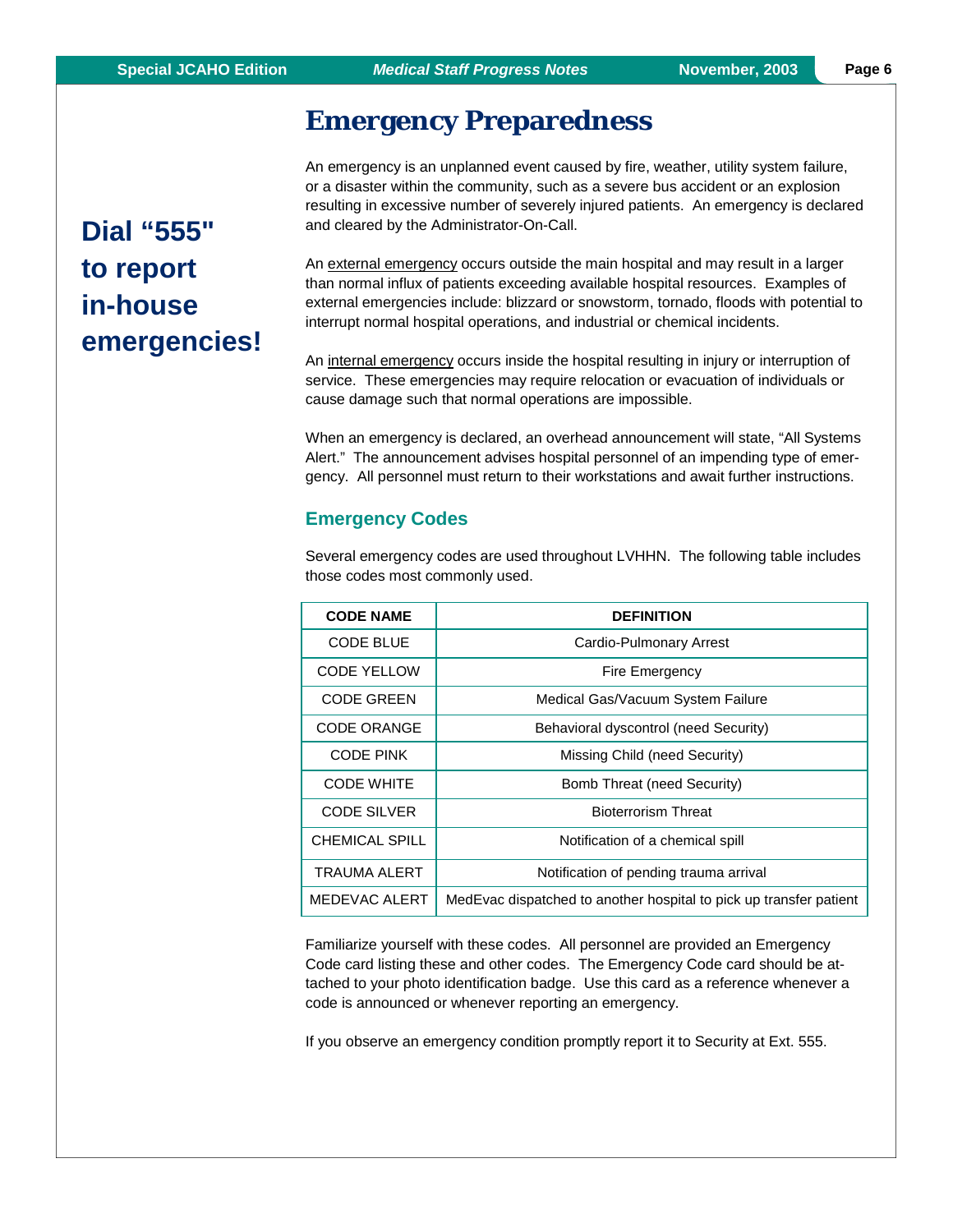# **Fire Safety**

Fire accounts for significant numbers of deaths and injuries and substantial property damage in healthcare facilities every year. Among the leading causes of fires in healthcare facilities are cigarette smoking and electrical appliances.

The vast majority of fatalities in healthcare fires occur near the point of ignition of the fire. Clothing, mattresses, and bedding materials produce large quantities of smoke and toxins that can quickly render a person unconscious.

The best way to deal with fire is to prevent its occurrence altogether. Please consider the following basic suggestions to help prevent fires at LVH and LVH-M. Doing so will go a long way toward making our hospital a safer place for you and everyone else.

- $\times$  Take time to recognize and eliminate potential fire hazards in your own area, as well as in other areas throughout the hospital.
- $\times$  Report fire hazards that are beyond your immediate control to the Environmental, Health & Safety Department at (610) 402-9480.
- $\times$  Be sure to keep your work area clean. Pay particular attention to halls and stairways -- keeping them clear ensures a faster evacuation in the event of fire.



### **What to Do in Case of Fire**

Stay calm, DO NOT shout "FIRE" or "RUN." Commit the following steps to memory. Following these guidelines may save your life.

| Rescue | - Rescue anyone who is in immediate |
|--------|-------------------------------------|
|        | danger.                             |

**A**larm - Pull the fire **alarm** nearest to you. Then, dial 555 to report the fire and location of the fire.

**Confine** - **Confine** the fire to prevent it from spreading by closing all doors and windows tightly.

**E**xtinguish - Put out the fire using the proper fire **extinguisher** only after the alarm has been sounded and only if it is safe to do so.

Before you attempt to fight a small fire:

- **PULL** the fire alarm
- **CALL** 555

### **How to Use a Fire Extinguisher**

Remember the word PASS to recall how to use a fire extinguisher properly.

 $\times$  Pull the pin.

ess.

- $\times$  Aim Low Point the extinguisher nozzle (or its horn or hose) at the base of the fire.
- $\times$  Squeeze the Handle. This action releases the extin-
- guishing agent.  $\times$  Sweep from Side to Side. Keep the extinguisher aimed at the base of the fire until the fire appears to be out. If the fire breaks out again, repeat the proc-

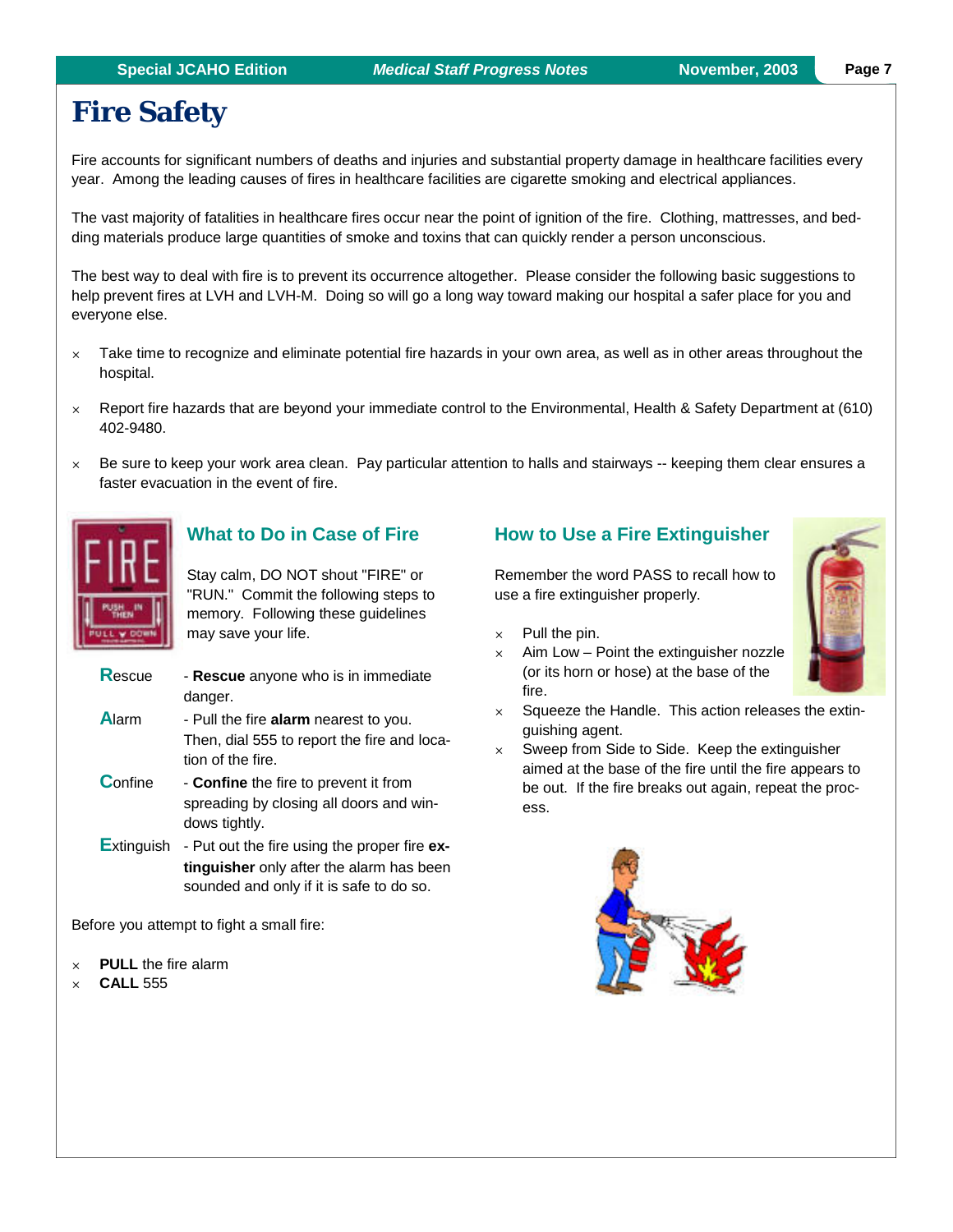# **Other Important Notes**

 $\times$  Caregivers' food and beverages (including your morning cup of coffee) are prohibited in the patient care areas. All such food/ drink should be restricted to the lounge areas.



- $\times$  All wall-mounted chart holders ("wall-a-roos") must be in the upright position when not actively in use. Please do not leave your Life-Book on a chart holder while you conduct unit rounds or have a lengthy discussion with a patient family in the patient's room.
- $\times$  Be aware of the need for control of medications: Medications must be secure at all times; no medications can be on the top of medication carts, and there may not be any unlabeled drawn syringes. Additionally, medications should be clearly labeled and stored.
- $\times$  The mission statement of the hospital is located on the reverse side of your hospital identification badge.



- $\times$  If asked how you relate to referring physicians and the mode of communication used, one answer would be: chart, phone, and/or face-toface.
- $\times$  In case of an emergency, such as fire, immediately dial "555" and give the location and a description of the emergency.
- $\times$  Handwashing!!! The most important infection control measure is to thoroughly wash hands at all appropriate times (before eating, after caring for a patient, after use of bathroom, etc.). Utilize the waterless hand sanitizers whenever your



hands are not visibly soiled. The surveyors will observe handwashing and scrubbing practices.

 $\times$  Infection Control: Remember to wear appropriate protective attire based on the anticipated amount of exposure, and remove such attire prior to leaving the work area. If wearing a gown, please be certain that the gown is closed.

**If you have any questions regarding the information contained in this newsletter or the upcoming JCAHO survey, please contact Robin Anthony, JCAHO Coordinator, at 610-402-8638.**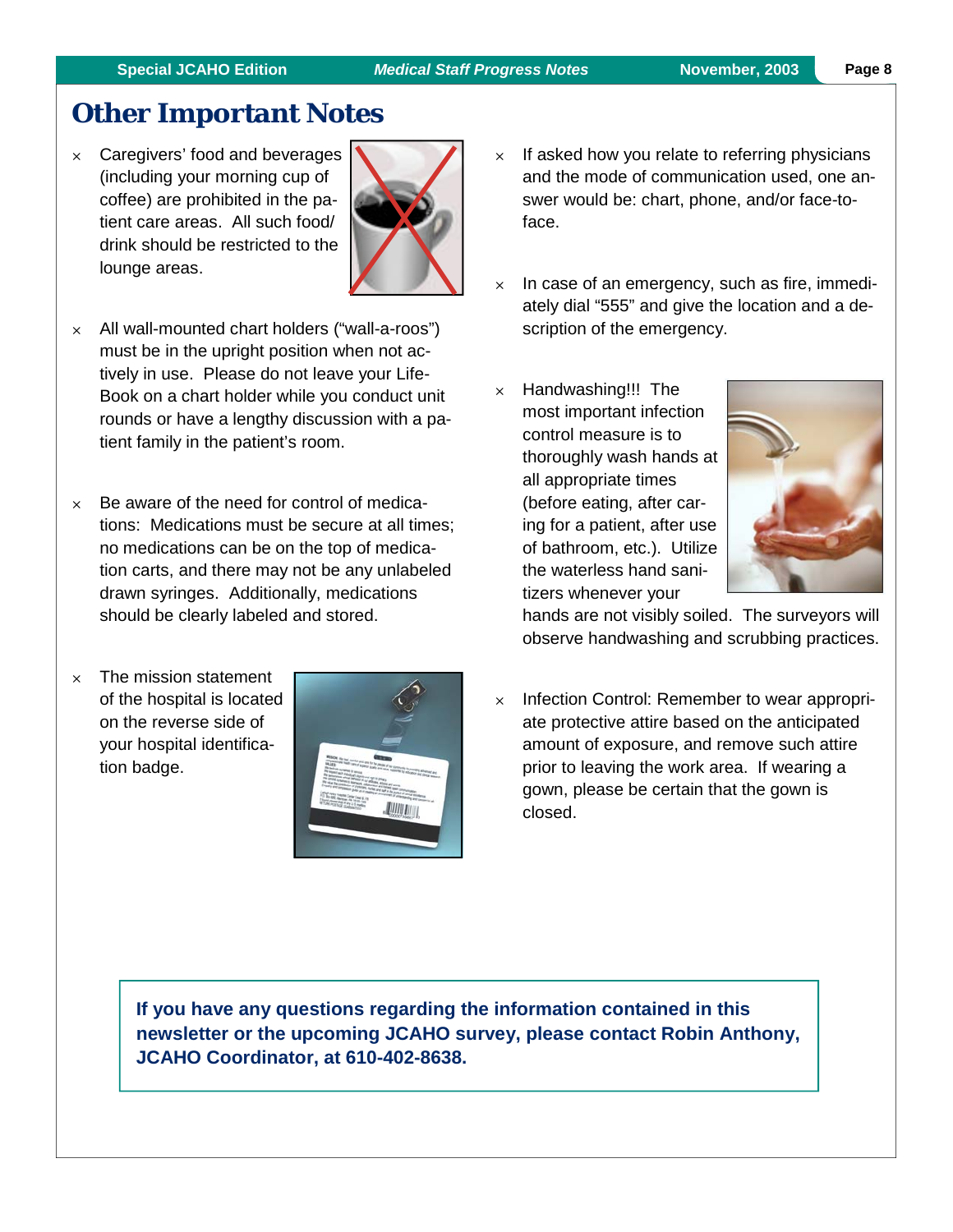## **LEHIQH VALLEY**

# 2003 JCAHO National Patient Safety Goals

HOSPITAL AND

| <b>Safety Goal</b>                                              | <b>LVHHN Approach</b>                                                                                                                                                                                                                                                                                                                                                                                  |  |  |  |  |
|-----------------------------------------------------------------|--------------------------------------------------------------------------------------------------------------------------------------------------------------------------------------------------------------------------------------------------------------------------------------------------------------------------------------------------------------------------------------------------------|--|--|--|--|
| <b>Accuracy of Patient Identification</b>                       |                                                                                                                                                                                                                                                                                                                                                                                                        |  |  |  |  |
| Patient Identification: Use of 2<br><b>Identifiers</b>          | Both Name and Date of Birth (DOB) must always be used for the<br>following processes:<br>• Medication Administration • Blood Administration* • Blood Draws*<br>*Blood Administration and Draws are no longer driven by medical<br>record number.                                                                                                                                                       |  |  |  |  |
| <b>Communication</b>                                            |                                                                                                                                                                                                                                                                                                                                                                                                        |  |  |  |  |
| Read Back of Verbal/Telephone Orders                            | All Verbal and Telephone Orders, immediately upon receipt, must be<br>written down and read back.                                                                                                                                                                                                                                                                                                      |  |  |  |  |
| Do Not Use Abbreviations                                        | 4 abbreviations/dose expressions may NOT be used anywhere in the<br>medical record:<br>• Trailing zero's (1.0 mg)<br>$\bullet$ MTX<br>$\bullet$ D (x3d)<br>• Lack of leading zero (.5 ml)                                                                                                                                                                                                              |  |  |  |  |
| <b>High Alert Medications</b>                                   |                                                                                                                                                                                                                                                                                                                                                                                                        |  |  |  |  |
| <b>Removal of Concentrated Electrolytes</b>                     | All concentrated electrolytes have been removed from patient care<br>units, including Dialysis areas.                                                                                                                                                                                                                                                                                                  |  |  |  |  |
| <b>Standardize/Limit Drug Concentrations</b>                    | Drug concentrations are limited and closely controlled/monitored by<br>Pharmacy.                                                                                                                                                                                                                                                                                                                       |  |  |  |  |
| <b>Wrong Site/Patient/Procedure</b>                             |                                                                                                                                                                                                                                                                                                                                                                                                        |  |  |  |  |
| Pre-operative Verification Process                              | All surgical AND invasive procedure areas must have a pre-operative<br>verification process. (EITHER a "pre-operative checklist" or<br>documented statement on medical record confirming the process<br>was done prior to the start of the procedure.)                                                                                                                                                 |  |  |  |  |
| <b>Procedure Site Marking</b>                                   | All surgeries AND invasive procedures involving LATERALITY,<br>LEVELS (spine) or MULTIPLE STRUCTURES (digits) must have the<br>site marked with a 'Yes'.                                                                                                                                                                                                                                               |  |  |  |  |
| Procedure for "Time Out" - Final<br><b>Verification Process</b> | All surgical AND invasive procedure areas must have a final<br>verification process, or "Time Out", when the entire team openly<br>verifies:<br>• Patient name<br>+ Procedure<br>◆ Surgical/Procedural site<br>It is NOT acceptable to state "this is the correct patient, procedure,<br>and site". The patient-specific information MUST be stated (Mary<br>Smith, knee replacement, and right knee). |  |  |  |  |
| <b>Infusion Pumps</b>                                           |                                                                                                                                                                                                                                                                                                                                                                                                        |  |  |  |  |
| <b>Free Flow Protection</b>                                     | All infusion pumps at LVH/LVH-M have free-flow protection.                                                                                                                                                                                                                                                                                                                                             |  |  |  |  |
| <b>Clinical Alarms</b>                                          |                                                                                                                                                                                                                                                                                                                                                                                                        |  |  |  |  |
| Preventive Maintenance and Testing of<br><b>Clinical Alarms</b> | All clinical alarms (alarms triggered by physical or physiologic<br>monitoring of a patient) have been identified and inventoried by<br>Clinical Engineering. Alarm types have been prioritized and<br>assigned a maintenance strategy by Clinical Engineering.                                                                                                                                        |  |  |  |  |
| Alarms Activated Appropriately and are<br>Audible               | Clinical Engineering conducts "end-user" tests with clinical staff on<br>the units to verify audibility. When appropriate, policies/procedures<br>related to equipment specify alarm parameter guidelines and<br>prohibit alarm "turn-off".                                                                                                                                                            |  |  |  |  |